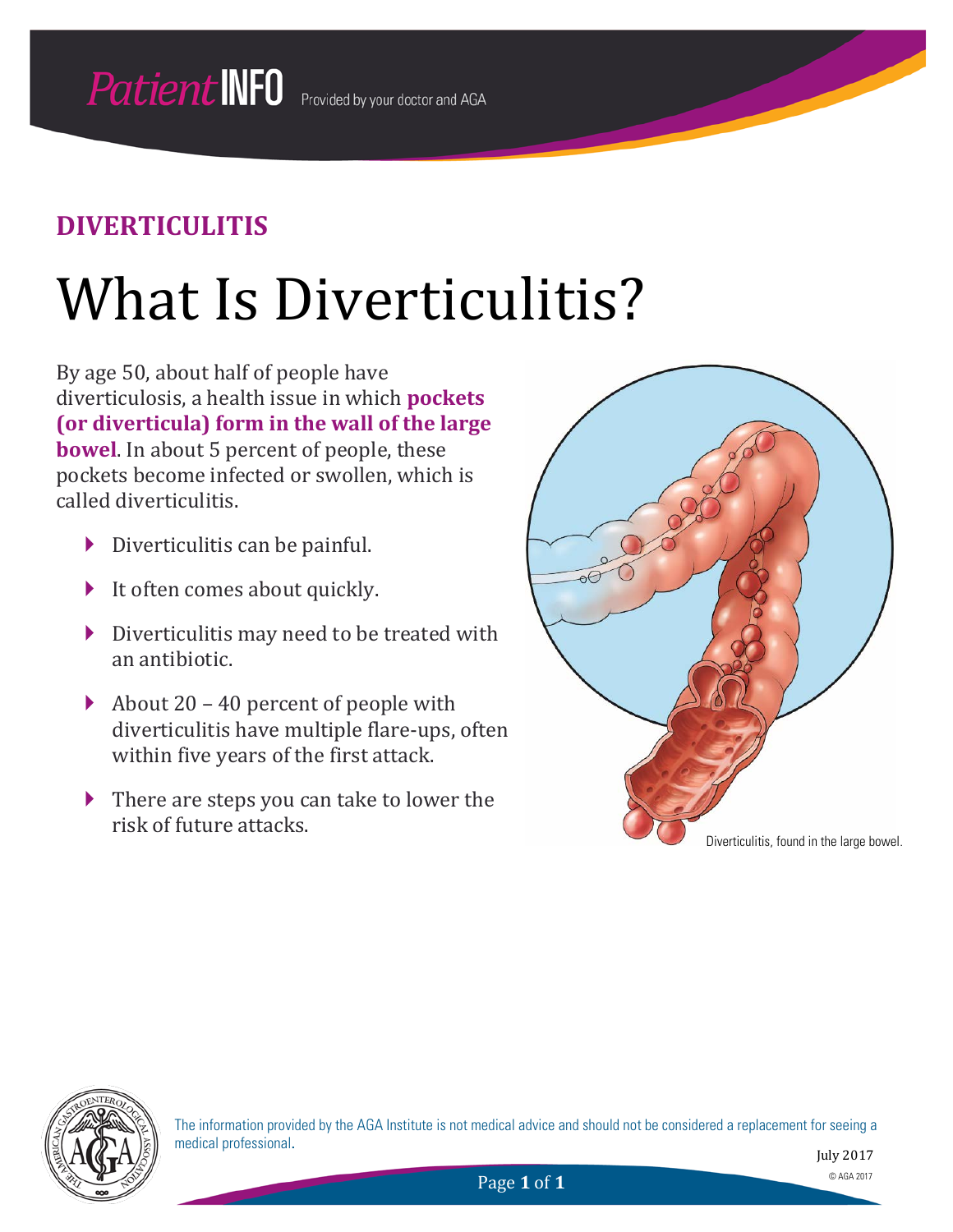## Symptoms

Symptoms of diverticulitis include:

- Belly pain and soreness, often on the lower left side.
- Fever.
- A change in bowel habits, such as diarrhea (loose stool) or constipation (hard stool or trouble passing stool).
- Nausea.
- Throwing up.
- Cramping in your stomach.
- Chills.



The information provided by the AGA Institute is not medical advice and should not be considered a replacement for seeing a medical professional.

July 2017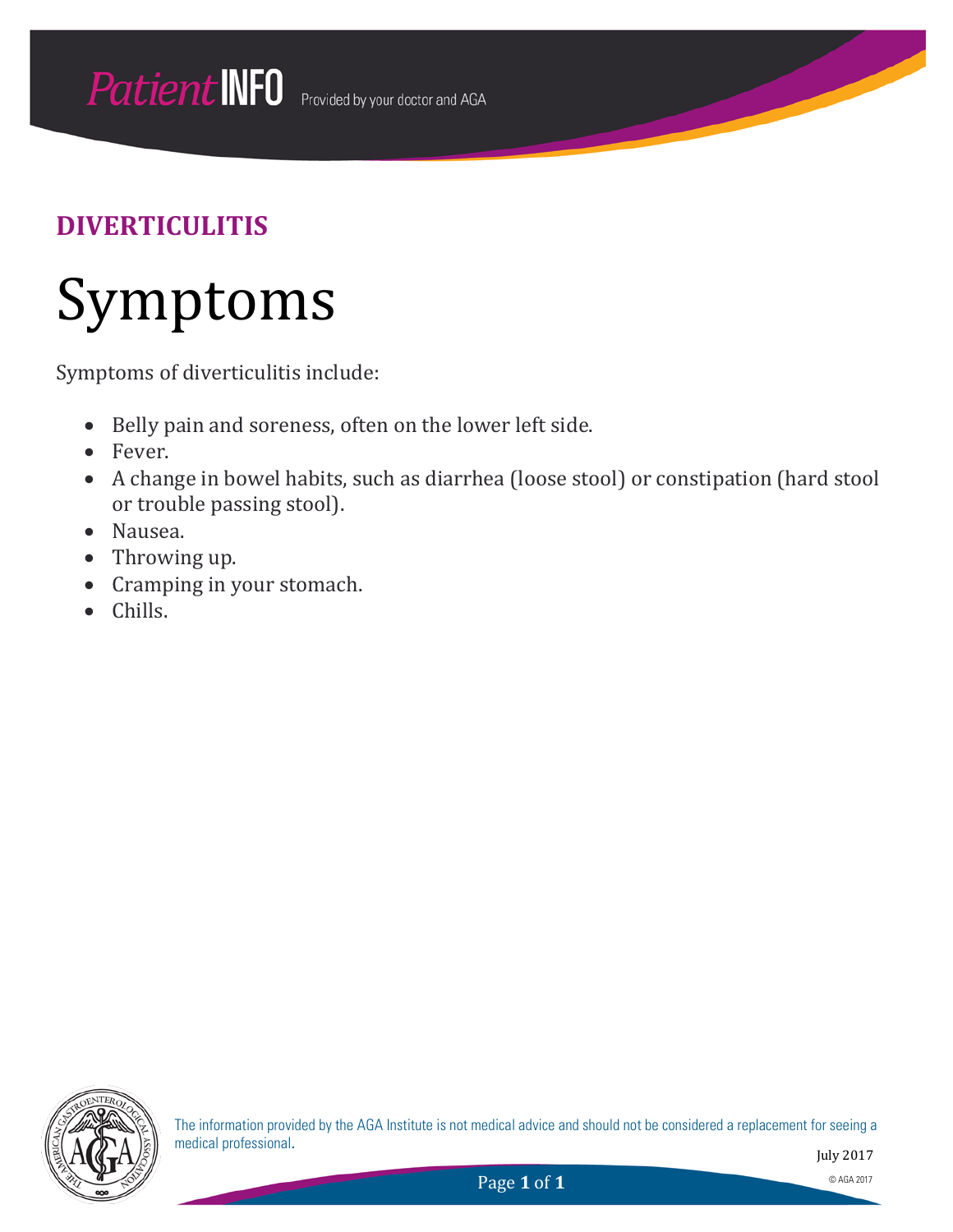# Getting Tested

Diverticulitis can often be suspected based on your past health issues and a physical exam, though other tests may be needed, as well. Your doctor will talk to you about what is best for you.

#### **CT Scan**

- This is the most common test to find diverticulitis.
- You will either drink a special liquid and/or have the liquid put into your vein, which will help light your organs on an X-ray so that your doctor is able to see them better.

### **Other Tests**

- **Blood test:** You may have blood drawn for further evaluation.
- **Stool sample:** You may submit your stool to be looked at under a microscope.
- **Digital rectal exam:** Your doctor may look at your rectum and feel it using his or her finger.
- **Colonoscopy:** A colonoscopy may be performed after you recover from diverticulitis.



The information provided by the AGA Institute is not medical advice and should not be considered a replacement for seeing a medical professional.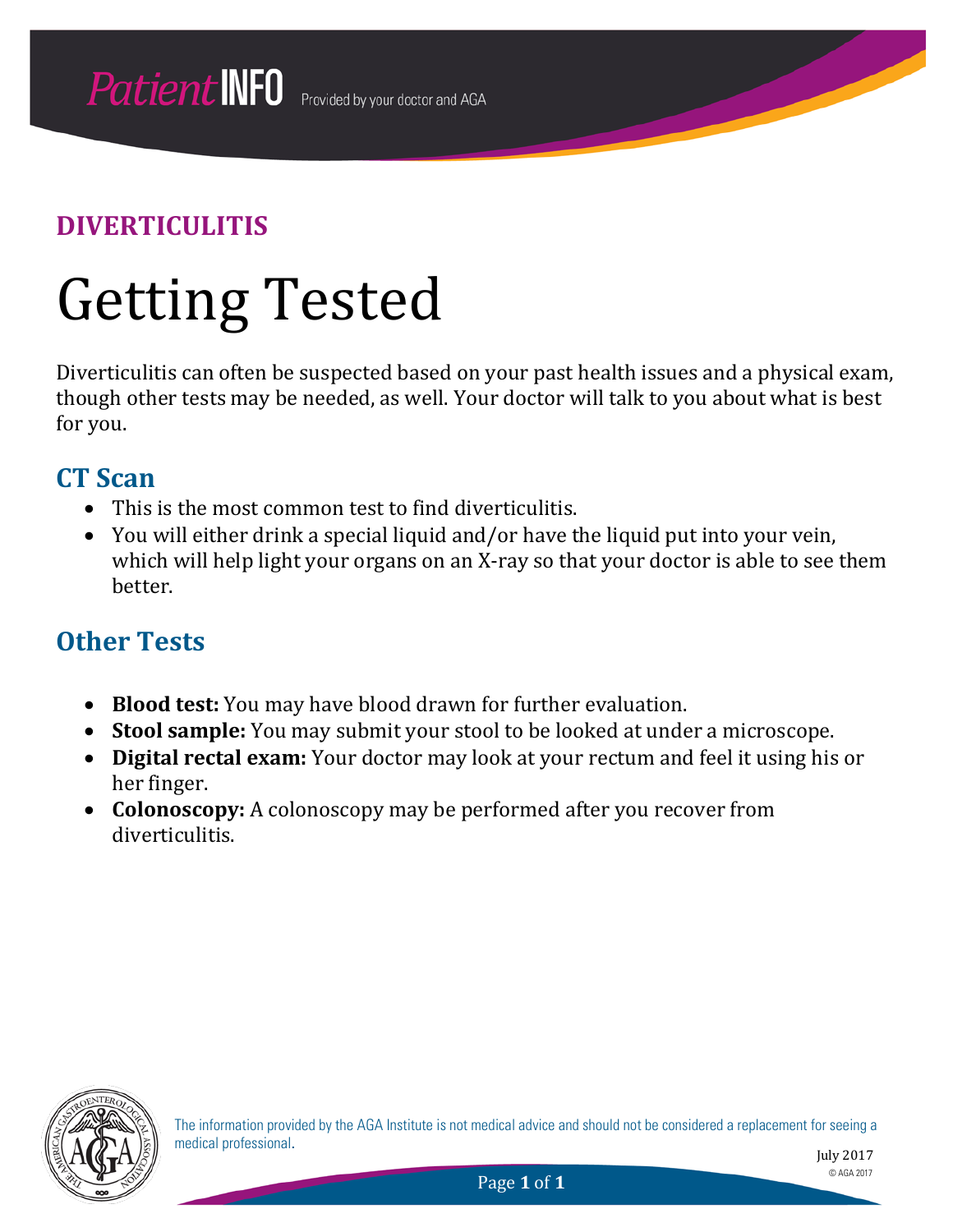## Treatment

#### **Uncomplicated diverticulitis is treated with plenty of rest and possibly antibiotics.**

Some people with more severe or complicated diverticulitis may be admitted to the hospital for intensive treatment with intravenous antibiotics, drainage of abscesses or emergency surgery.

Once treated, most people start feeling better within a few days. If your diverticulitis keeps coming back, your doctor may think about doing surgery to remove a part of your colon.

#### **There are ways to try to stop diverticulitis from coming back, such as:**

### **Eat a diet that is high in fiber**

- After your diverticulitis is cleared, slowly start adding more fiber to your diet.
- Try eating at least eight grams of fiber in each meal.
- Good foods to have in your meals to get more fiber include:
	- Berries.
	- Beans.
	- Green veggies.
	- Grains/oats.
- **Note:** You do *not* have to avoid seeds, nuts or popcorn.



The information provided by the AGA Institute is not medical advice and should not be considered a replacement for seeing a medical professional.



#### • How can I tell if I am getting enough fiber in my daily diet?

• Am I healthy enough to start (or carry on with) working out after I get better?

• Is there any reason I should not take aspirin or other pain relievers?

• Should I get a colonoscopy?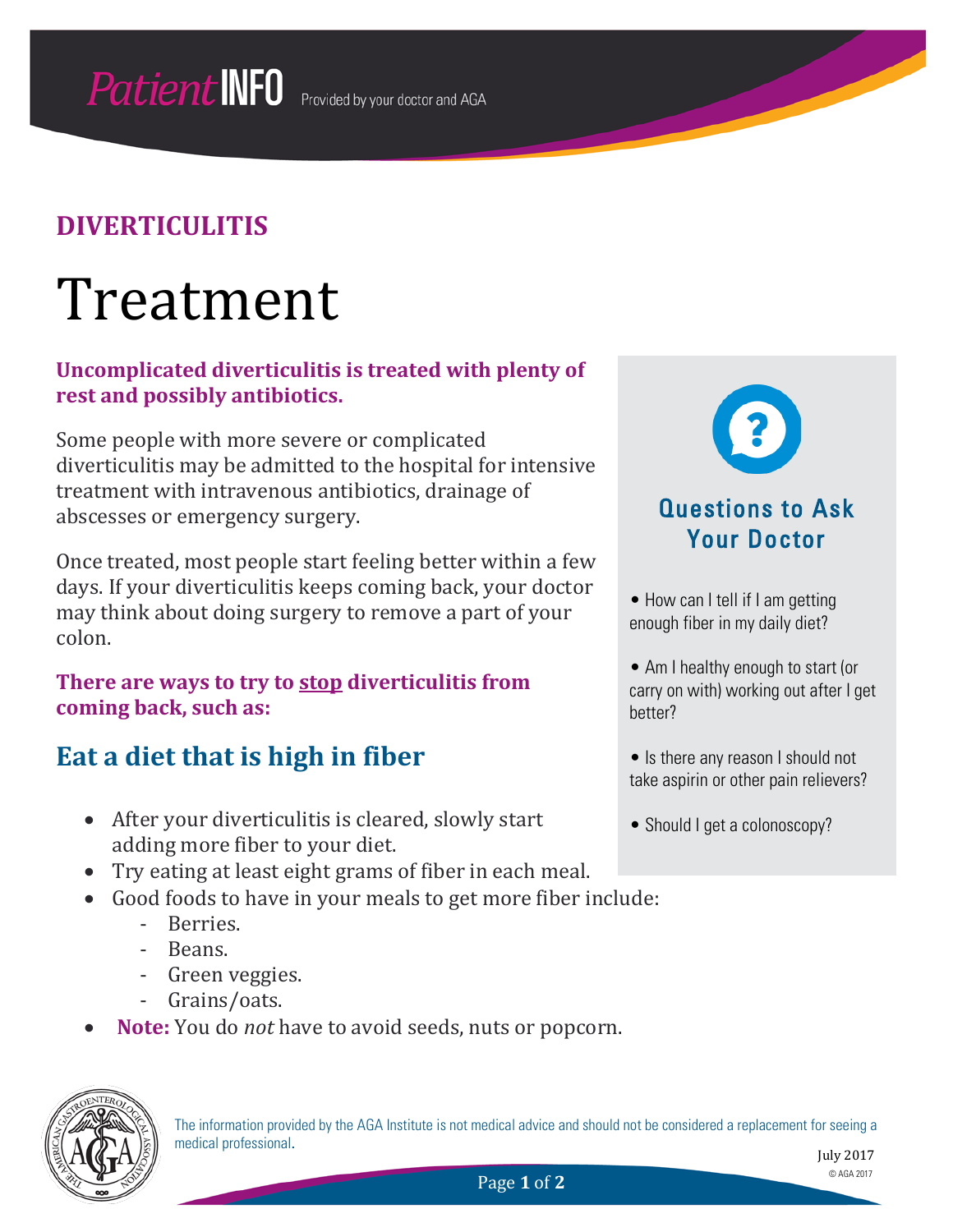### **Exercise**

- Working out for 30 minutes three times a week could help stop future attacks.
- Your workout should get your heart pumping and make you start to sweat.
- Good workouts include:
	- Jogging.
	- Swimming.
	- Aerobics classes.<br>- Competitive spor
	- Competitive sports.

#### Diverticulitis – What to Know:

- Diverticulitis is when pockets form on the wall of your colon and become infected.
- Diverticulitis can cause bad pain in your lower belly, fever and change in your stool.
- Diverticulitis can often be treated with rest, a special diet and sometimes antibiotics.
- Eating a high-fiber diet and working out 90 minutes a week may help stop diverticulitis attacks in the future.



The information provided by the AGA Institute is not medical advice and should not be considered a replacement for seeing a medical professional.

July 2017